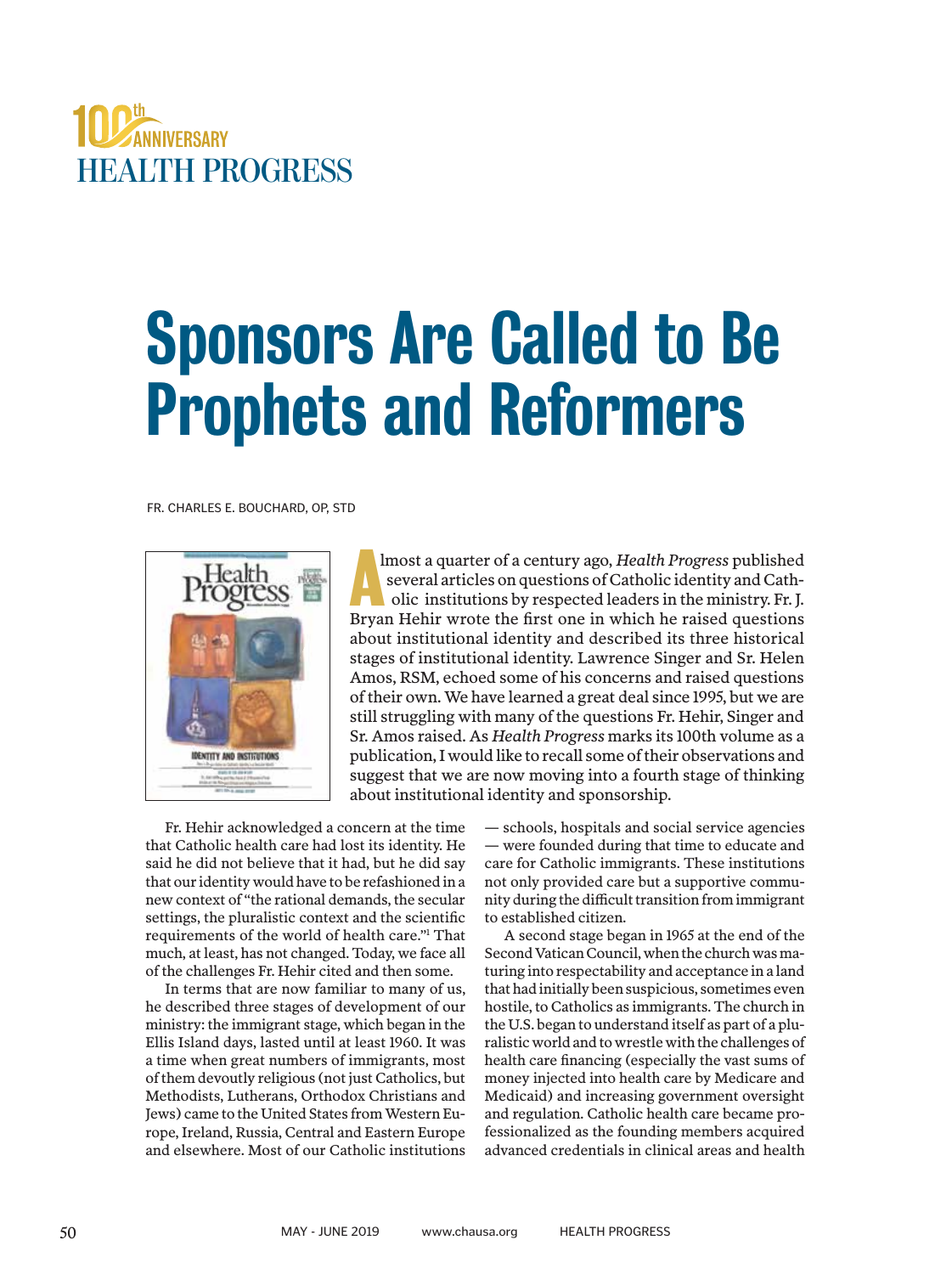administration. It was no longer just charitable work and a safe harbor for struggling immigrants but part of a vast network of health care services — Catholic, other-than-Catholic and public. As Fr. Hehir said in his article, "The result of the Council's vision  $-$  in the world, for the person,

in dialogue with the world — is a church that is more open to the secular, is universal in its conception of service and defines itself as a servant."2

The impact of Vatican II was evident in so many ways. Catholic laity were given some responsibility for governance in the church through parish councils, and some were admitted to certain limited liturgical roles or held advisory roles to bishops. The permanent diaconate was inaugurated. In health care and education, reli-

gious sisters were still a strong presence, but they were joined by growing numbers of new lay executives. These were small steps, but they pointed to much bigger changes to come.

In 1995, Fr. Hehir saw yet another stage of development marked by rapidly evolving technology, increasingly complicated funding and the failure of the sixth attempt at national health care reform in 1992. In an "Exhortation to Sponsors,"

written about the same time as Fr. Hehir's article, health care attorney Singer identified the time as a critical period. "Catholic healthcare is at a crossroads," he wrote in the September-October 1997 issue of *Health Progress*. "At a time when its mission – providing high-quality, spiritually based care, particularly to the poor, is needed more than ever, it finds itself threatened. Managed care, together with the refusal of sophisticated purchasers

to pay for inefficiency, has radically altered the health care landscape. Sharp competition is forcing venerable Catholic organizations with 'blueblood' pedigrees to reexamine their place in the market, and some are deciding to substantially alter their institutional presence, if not to leave the market altogether."3

These events raised new questions about the role of the state in delivering and funding health

Catholic health care became professionalized as the founding members acquired advanced credentials in clinical areas and health administration. It was no longer just charitable work and a safe harbor for struggling immigrants but part of a vast network of health care services.

> care as well as the growing influence of the market as systems jockeyed for prominence and sometimes survival in an increasingly competitive world (sadly, some Catholic hospitals even competed with one another). As the presence of religious women began to diminish, individual hospitals became part of systems and systems began to collaborate (the era of "co-sponsorship") and then to merge (the era of ministerial juridic

> > persons).4 The first public juridic person — Catholic Health Care Federation — was formed in 1991. Others followed steadily in the years that followed. Today there are 30 ministerial juridic persons worldwide, more than half of which are in the United States.<sup>5</sup>

> > The time after 1995 was marked by new corporate structures and new models of sponsorship, but also by an increased emphasis on diversity and inclusion. This was a worthy goal, but it led to a self-consciousness and flattening of Catholic identity. Some feared that we could not claim our Catholic identity and at the same time

be diverse and inclusive. In addition, many sisters who had at one time been active participants in institutional ministries began to opt for hands-

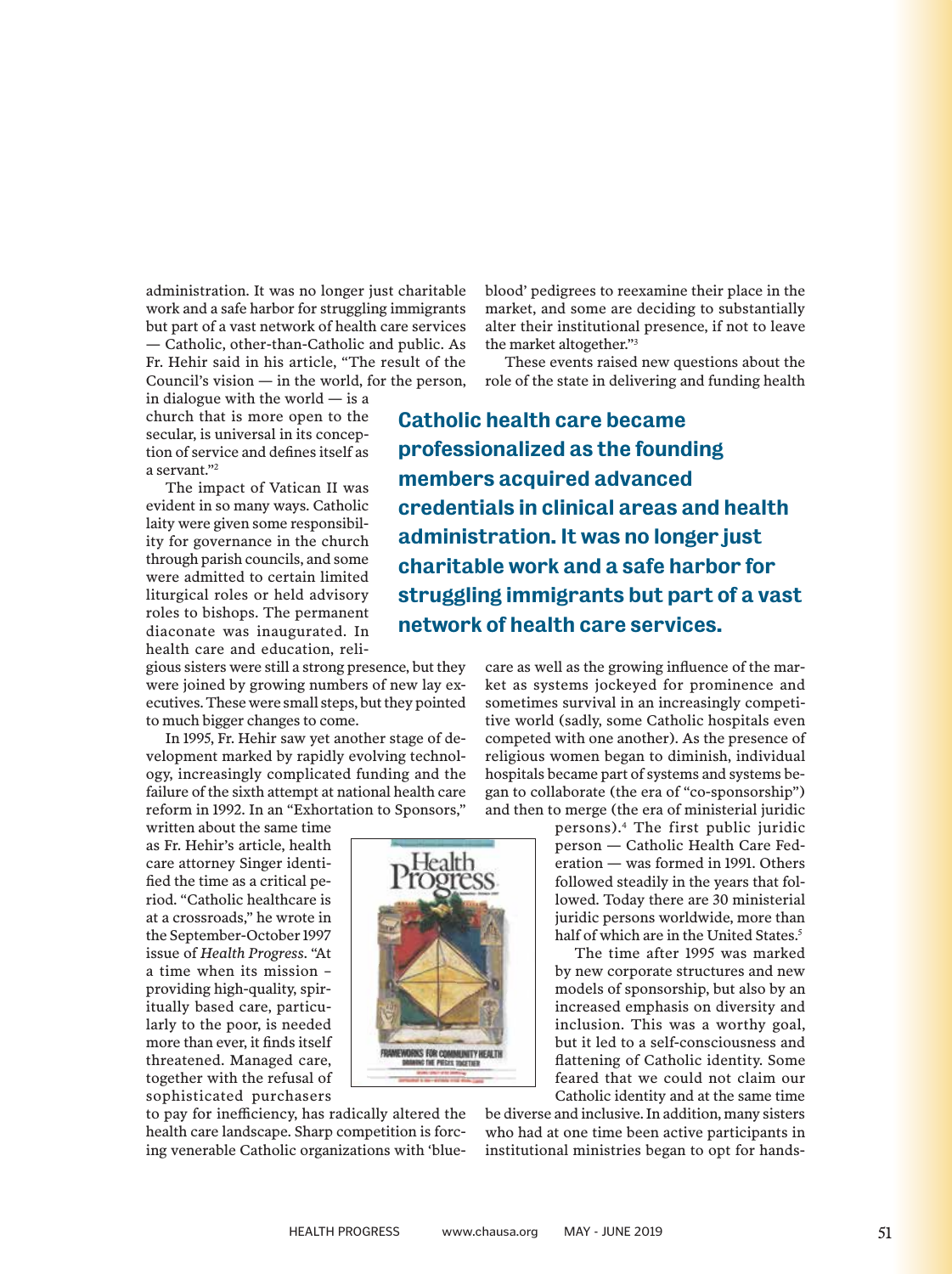on service to the poor, which they saw as a more powerful direct witness to the ministry of Jesus. Some Catholics began to draw an unfavorable comparison between the "institutional" church and some other kind of church, one which was presumably less bureaucratic, more authentic and more spiritual.<sup>6</sup> The problem with this view is that the church, warts and all, is part of our incarnational understanding of the Body of Christ. To be sure, there is a transcendent church, "the spotless Bride of Christ" beyond time and history, but we see that church imperfectly through our human institutions. To deny the reality of this incarnate church is to fall into some kind of dualism. We need to believe in the transcendent church and also its earthly, institutional expression.

Fr. Hehir understood this and emphasized the importance of the church's institutional mission. "Fashioning an identity always requires institutional strategy," he said, adding that we need to be more "aware of the value of institutional presence. Today our institutional instinct is a social asset; in this society, institutions will not do everything, but they will fundamentally shape the quality and character of life. How we keep alive that institutional presence is an ecclesial theme, a social challenge and a human necessity."7 These were prophetic words.

Sr. Amos, at the time president and CEO of Mercy Medical Center in Baltimore, also was thinking institutionally. Although she was speaking specifically of sponsorship as an institution, Sr. Amos

noted ambivalence about institutions that existed in the 1990s.<sup>8</sup> "We vacillate between seeing ourselves as part of the problem, and seeing ourselves as, potentially at least, as part of the solution … We worry that our resultant power may be more attuned to maintaining the institutions themselves than to serving the medically underserved."9 She also noted the desire of many women religious to serve the needs

of the poor more directly. In other words, was the power of institutional ministry a contradiction in terms? Was it possible to be a committed follower of Jesus and part of a large ministerial corporation, or would institutional power co-opt us from

the start? Still, she insisted that the institution of sponsorship remained an "essential bearer of our ideals and meanings" even if it was imperfect.<sup>10</sup>

#### **SACRAMENTALITY**

When they affirmed the value of institutions, Sr. Amos and Fr. Hehir implicitly acknowledged the sacramental dimension of these institutions and the importance of sacramentality to Catholic life generally. In every aspect of Catholic life — liturgy, devotions, religious life, institutional ministries — we use real, tangible things as mediating symbols of grace. On a personal level, we use bread, water, wine, and words of human commitment to signify Christ's presence; socially, we use organizations, institutions and structures to do the same thing. This sacramental character is the key to renewal of our ministries and of the church itself if they are to remain effective signs of God's presence in the world. This is true even when they fail or cause scandal, as most things human eventually do. Despite human sin, we believe that human persons — and the things they create — remain suitable vehicles for grace. Our founders may not have used this language, but this is the reason they founded these ministries in the first place. They believed that human beings and their endeavors could, to some small extent, foreshadow the reign of God. Today, in a world dominated by huge corporations, institutional ministries provide a counterweight to other organizations that are not primarily concerned with human well-

> being, the common good or the transcendent possibility of life. Can our ministries model a different kind of financial accountability, a different kind of leadership, a different way of doing business that impacts other businesses?

#### **WHAT IS THE NEXT STAGE?**

So where are we today? If in 1995, Fr. Hehir left us subject to the "catalyst of social forces," is our path any clearer in 2019? What is the next stage of development of Catholic health care and the other ministries of the church?

I believe that we are in a time when the promise of Vatican II is just beginning to be realized. The Council documents used previously unimaginable language to describe the church as the "people of God" and to restore Baptism to its place as the primary sacrament of vocation, giving

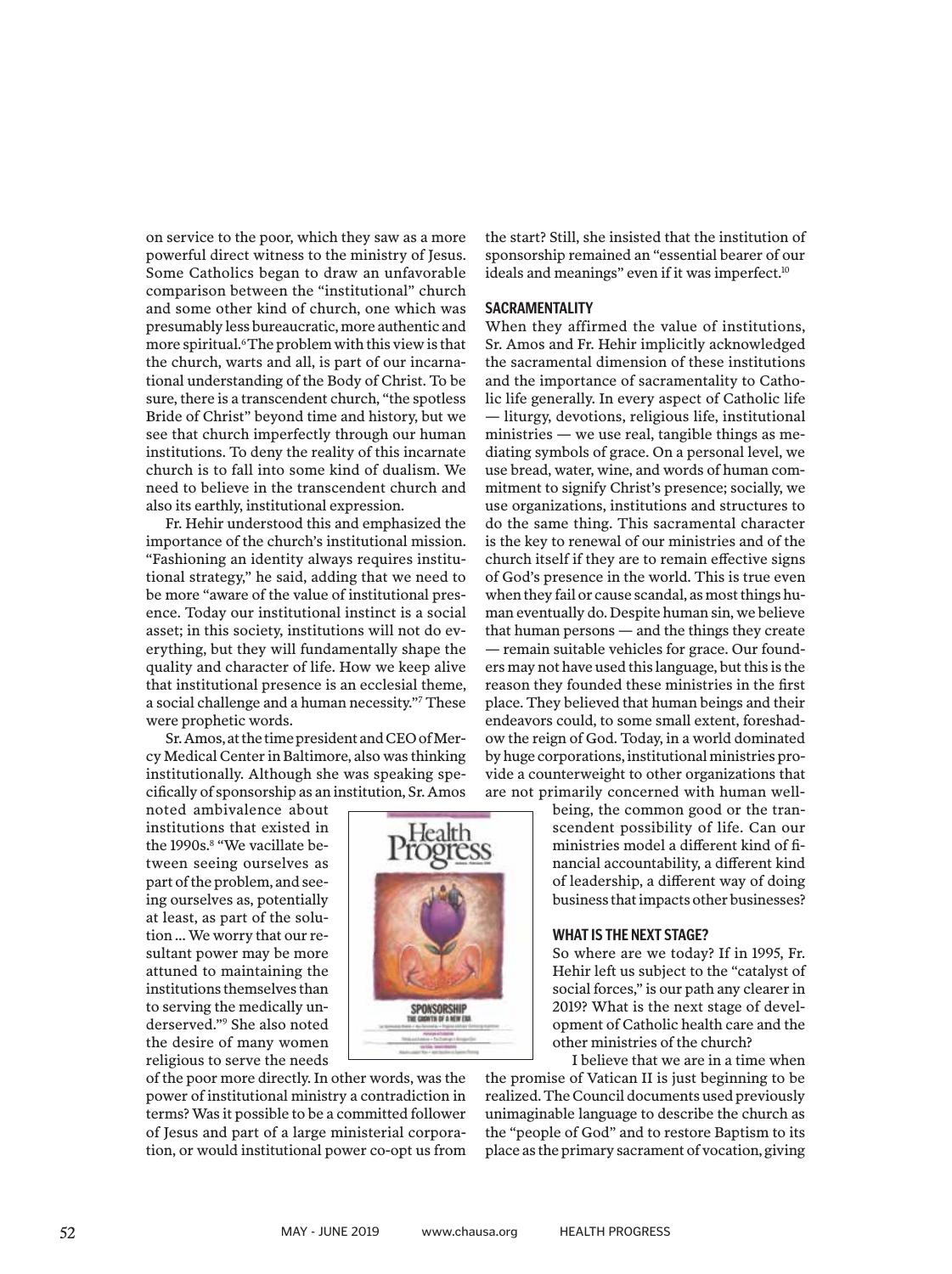it precedence over Holy Orders and priesthood.

The promise of those words has been realized very slowly, and not without setbacks and resistance, but there have been important advances. It gave rise to permanent deacons, who are ordained diocesan ministers not bound by celibacy (as a sign of our inadequate understanding of ordination, they are still often referred to as "lay deacons"). Ministry expanded to include both ordained and lay ministers, the latter being employees of parishes and schools who began to do things formerly

done only by priests or sisters. In some rural dioceses, they even became "lay parish coordinators," and functioned much like pastors, except that they could not celebrate the sacraments. Even though many of these lay ministers were arbitrarily employed, poorly paid and lacked the ecclesial status and recognition that priests, deacons and sisters enjoyed, they still represented an important realization of Vatican II theology.

These changes were a start, but the biggest change in our understanding of lay leadership from Vatican II is occurring now, in the

shift from religious sponsorship to new juridic persons that are largely lay. Singer and Sr. Amos both understood the import of this development. Though largely unnoticed, it is the new ministerial juridic persons, consisting largely of lay persons that are the most definitive and important realization of the new role of the laity. The new generation of lay sponsors are not just deacons, religious educators or even parish directors. They are groups that are authorized by the Holy See to "sponsor" or guide the mission and identity of a ministry.

Sponsors, the members of sponsoring bodies like Catholic Health Care Federation (now sponsors of Catholic Health Initiatives and Dignity Health, known together as CommonSpirit Health), Ascension Sponsor, Bon Secours Mercy Ministries, and more than a dozen others, are mostly public juridic persons of *pontifical right*. This means that canonically they have a certain equivalence to a diocese or a religious order. They have official ecclesial status and have real authority over a ministry of the church. Their authority, like that of a sponsoring religious community, is under the vigilance of the bishops in whose dioceses their ministries operate, but it transcends any one diocese. This is a truly remarkable development. In fact, as far as I can tell, it is unprecedented in the history of the church.

Few Catholics are aware of the existence or theological significance of these new canonical entities; many bishops know little about them and do not fully understand their significance. Even sponsors themselves are wrestling with their identity, their role and emerging responsibility.

I believe that we are in a time when the promise of Vatican II is just beginning to be realized. The Council documents used previously unimaginable language to describe the church as the "people of God" and to restore Baptism to its place as the primary sacrament of vocation, giving it precedence over Holy Orders and priesthood.

> In his "Exhortation to Sponsors," Singer mentioned the various pressures that sponsors were subject to in 1995. "Sponsorship is in flux," he said. Investor-owned health care, takeover offers, partnerships with physicians, confusion (or conflict) with boards are just a few of the pressures they faced. Still, he says, "These pressures are not entirely negative. Sponsors can in fact use the pressures as an impetus to provide strong, innovative leadership for Catholic health care. Now is the time for sponsors to exercise such leadership."11 Partly because they are above the fray of day-to-day management and governance," he said, "they have an obligation to develop innovative solutions," beginning with the way in which church authority is exercised. This flows from the prophetic nature of sponsorship. Although the prophetic charism is present throughout the church — even in traditional church structures — the foundation of new religious orders was understood as a prophetic impulse. I believe the same is true of new sponsors. We did not expect, or even imagine, the sudden decline in the numbers of women religious, yet their willingness to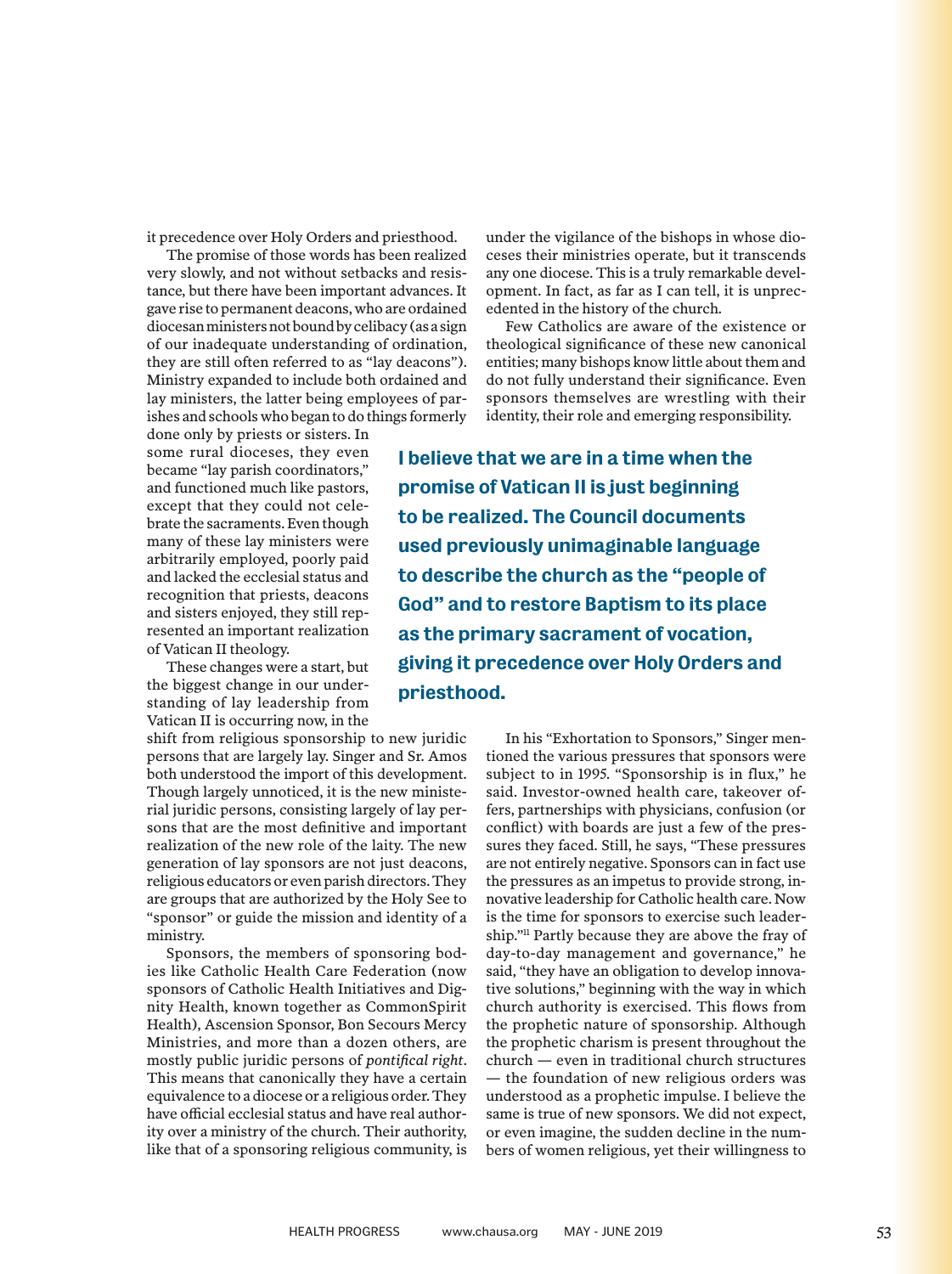explore new options for the ministries they sponsored opened the door for these new juridic persons. Born of the Sisters of Mercy, the Daughters of Charity, the Franciscan Sisters, the Sisters of Bon Secours and many others, these new entities in the church have been nurtured by the prophetic charisms of those communities. Those charisms are being superseded by new charisms, the nature of which we are only beginning to understand. The new gifts will certainly reflect the historic charism of the founding communities, but they will gradually take on a life of their own in a new world with new demands.<sup>12</sup>

It is important to describe what the prophetic charism is and is not, because in my opinion the word is overused when applied to any new or unconventional thought someone might have. True prophecy is essential to the pilgrim church which is always on a journey and passes through many different times and cultures. Given the various pressures cited by Fr. Hehir, Sr. Amos and others, we must count on a prophetic charism to help us make necessary adaptations. "Prophecy as a permanent charism in the church has many aspects," says Cardinal Yves Congar, one of the principal theologians behind the documents of

Vatican II.13 The prophetic charism exists both in the hierarchy and in the church at large, but there must be a "complementarity between a principle of continuity or form coming from the hierarchy, on the one hand, a principle of movement or unexpectedness, coming from those inspired

to act on the frontiers," on the other. Most of the time, he notes, "initiatives do not come from the center, but from the periphery, from below rather than from above."14

The evolution of sponsorship is an expression of the church's prophetic charism. The new models came not from the Vatican or the bishops, but from the periphery in the form of an initiative of health care systems that were seeking a way to preserve the ministries that had been founded and led by religious women for generations. They conceived this new canonical structure and submitted it to the Congregation for Institutes of Consecrated Life and Societies of Apostolic Life for approval, exactly in the way the founding orders had been conceived and approved. Both were an example of Congar's theory of innovations coming from below and seeking approval from above. Furthermore, Congar says, even if such changes

come from the periphery, "they can only lead to a reform *of the church* and reform *in the church*, rather than a break, if they are taken up and incorporated by the church into its unity."15

Congar also notes that there are two ways in which these innovations come about through the power of the Spirit. One is what he calls the *via juris* (way of the law). These kinds of innovations come about through changes in the law (for example, the creation of the permanent diaconate). The other way is the *via facti* (by way of fact, or de facto, as we might say). These innovations arise from practice, so that action of the Spirit is discovered inductively. In the case of public juridic persons, there is a little bit of both involved. The idea for the ministerial juridic person arose from need, but it was endorsed by canon law as the public juridic persons were established. The law, Congar says, "often lags behind circumstances and changes in the law occur as a result of catching up with what is already going on." It is a beautiful example of the Spirit working on two different levels to effect change, or reform, in the church.16

Today's sponsors are called to exercise that charism with confidence and boldness in the rebuilding of these essential ministries in a new

### The evolution of sponsorship is an expression of the church's prophetic charism.

time. Sponsors today are rooted in the venerable charisms of their founders, but they are also claiming new charisms. They have the chance not only to innovate, but to disrupt business as usual and establish some new approaches to faith-based health care. Concretely, this involves at least three things.

First, sponsors must recover the sacramental character of our institutional ministries. While collaboration, partnerships and joint ventures are clearly the order of the day, we must enter into them carefully, making sure that we preserve our own faith commitments and our commits to human dignity, justice and the common good.

Second, sponsors must find ways to integrate Catholic health care with our other institutional ministries so that together we have greater impact. Fr. Hehir noted that Catholic health care is the largest nonprofit health care system in the United States, Catholic Charities is the largest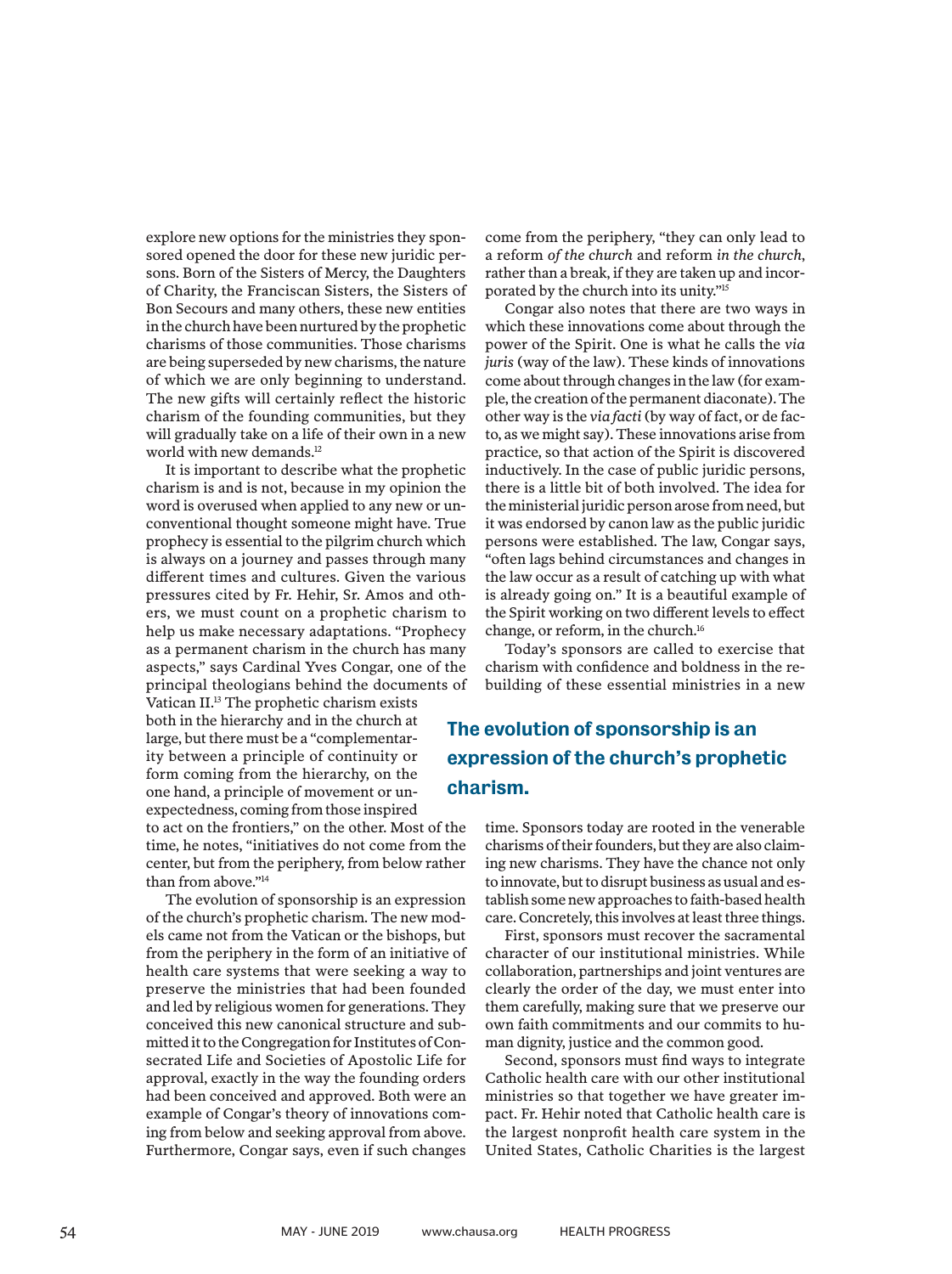social service agency, and Catholic schools constitute the largest private educational system in the country. This is still true today. "Size never proved anything," he says, "but there is some-

thing to presence. If one seeks to influence, shape, direct, heal, elevate and enrich a complex industrial democracy, it cannot be done simply by the integrity of individual witness. It is done by institutions …"17 This is a powerful call to increase our influence not as a kind of ecclesial imperialism but as a way of protecting human dignity and revealing the grace of God in social and political life. Our voice and our values, especially Catholic social teaching, have a place in the public debate.

There is a downside to institu-

tional life. Sociologists have noted the influence of "accumulated expectations of other actors in an organizational field" that make it difficult for a single organization to deviate in a significant way.18 These expectations can be a good thing, such as when they lead to evidence-based standards of care and higher quality, but they also can lead to "institutional isomorphism" where every health care institution begins to resemble every other one. We must be careful so that we don't sacrifice our identity and purposes in imitation of "the best" hospitals that may eschew faith and spirituality in favor of scientific rigor, or as a way of emphasizing diversity and inclusion. This has been the undoing of many faith-based colleges and universities that abandoned religious affiliation in favor of academic freedom.19 For us as Catholics, these are not competing values. We value faith and scientific rigor, we can also have a clear identity and be inclusive and diverse. This is the Catholic genius. It is not "either/or" but "both/ and."

We also must take care that we do not compromise our identity in order to avoid negative pressure from advocacy groups that criticize us because we do not provide certain reproductive procedures, physician- assisted suicide, or euthanasia.20 A *New York Times* article in 2018 suggested that we were hiding our Catholic identity to get more people through our doors. The article said, "Over the past decade or so, a number of Catholic hospitals have changed their names to something less obviously Catholic. In 2012, for example, Catholic Healthcare West became Dignity Health." And "At the end of the day, it appears that Catholic systems want to diminish their Catholic

identity to be more marketable," one person interviewed for the article said. 21

The issue was raised again in March of 2019, when the *Journal of the American Medical Association* published a study of Catholic hospital websites. It reported that less than a quarter of Catholic hospitals directly described themselves as "Catholic," and that many failed to use words such as saint, holy, or Jesus or to mention or provide a link to the *Ethical and Religious Directives for Catholic Health Care Servic-*

*es*. 22 We must reclaim with pride a heritage rooted in quality, compassionate and inclusive care that is inherently spiritual. We want to be the best, but we also want to be different. We need to ask ourselves whether we should be more explicit about our Catholic identity. It is possible that some patients may be put off by more explicit identifiers, but the values we hold are human values and we have no reason to be ashamed of them. We should also remember that investor-owned systems that have purchased Catholic hospitals usually want to keep the Catholic name because they see it as a market advantage. There may be things that we do not do, but we cannot allow ourselves to be defined by such things.

Third, sponsors must take an active role in working with and for the bishops, some of whom may see Catholic health care as irrelevant, or worse. This means always working to reveal that Catholic health care is not just a business but a ministry, rooted in and serving the local church. It also means educating bishops about the complex clinical situations encountered in health care and the challenges in applying the concise language of the ERDs to these complex questions. Even though our primary purpose is health care, we should certainly take every opportunity to collaborate with and enrich the local church in which we find ourselves. This means finding new ways to connect with local dioceses and parishes.

Finally, there is perhaps nothing more important than to recognize the emergence of new



**HEALTH\_PROGRESS**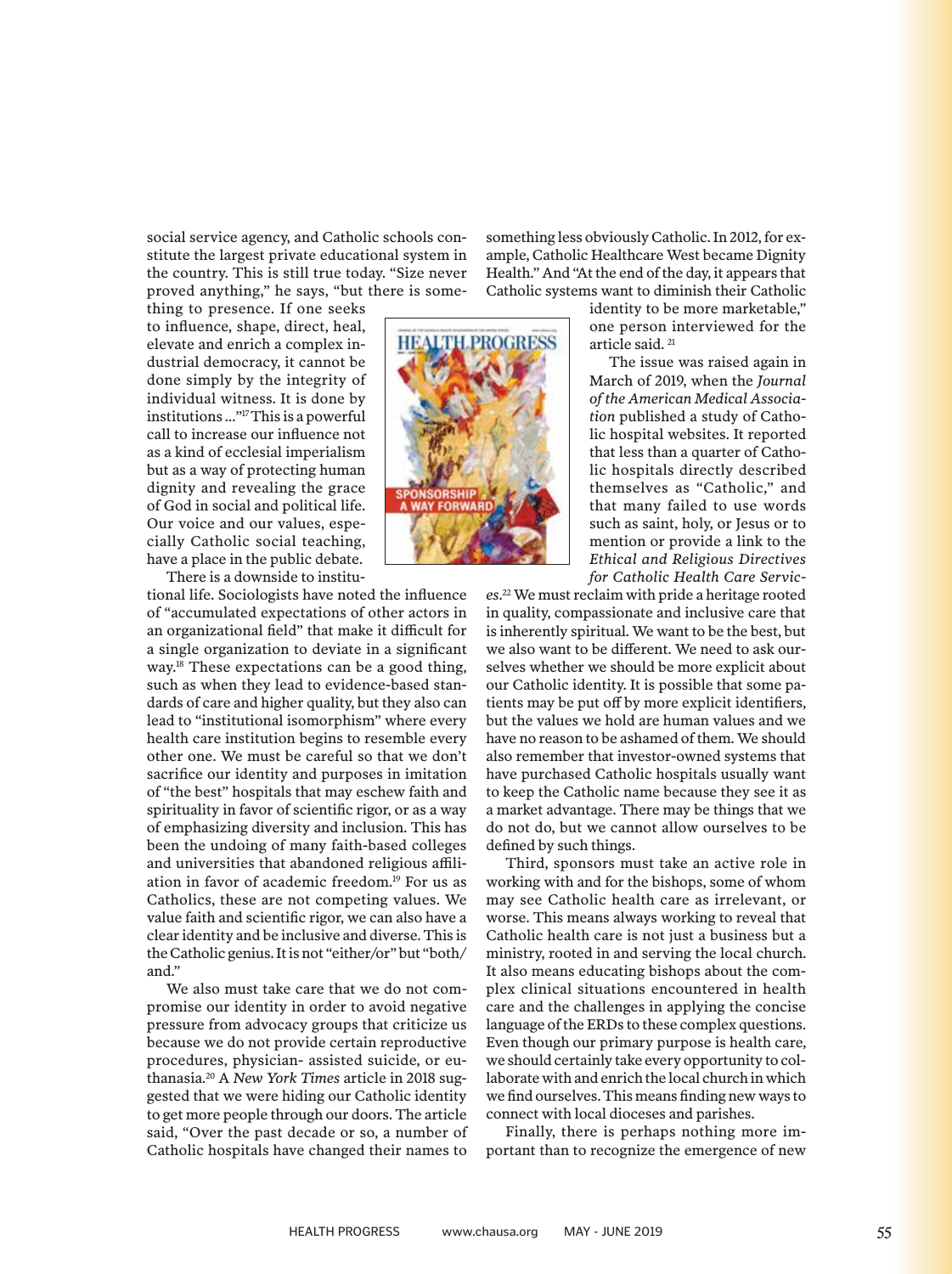charisms and gifts in the church, and to carefully form them for the church. Sponsors must establish profiles and identify potential sponsors and then initiate, sustain and assess formation programs at all levels of the ministry. Using the language of sociologist Max Weber, Sr. Patricia Wittberg, SC, describes in her book the age of "religious virtuosos" (religious men and women in Catholicism, deaconesses in several Protestant denominations) who devoted their lives to seeking spiritual perfection and helping others do the

The future of our institutions can only be assured with solid theological and spiritual formation, and only sponsors can mandate this from their ministry's Board of Directors on down.

same. They prepared for this by years of religious formation, distinctive garb and vowed life in community. They did the heavy lifting of identity and culture, and at least in the United States they created the Catholic Church and most of the Catholic institutional ministries as we know them today. How will we continue this momentum without them? This is the challenge for tomorrow. The future of our institutions can only be assured with solid theological and spiritual formation, and only sponsors can mandate this from their ministry's Board of Directors on down.

#### **CONCLUSION**

The emergence of public juridic persons as corporate sponsors of the ministry of health care is an ecclesial earthquake. It is radically reshaping the way we understand and govern our institutional commitments. Sponsors are not just caretakers, holding these ministries in trust until some future day when vowed religious emerge to reclaim their historical role. Lay people are now in this for the long haul, and it will require a new understanding of their baptisms, a full appreciation of their share in the priestly, prophetic and kingly role bestowed by Baptism, and a commitment to the personal formation required by this new vocation.

**FR. CHARLES E. BOUCHARD, OP,** is senior director, theology and sponsorship, the Catholic Health Association, St. Louis.

#### **NOTES**

1. Fr. J. Bryan Hehir, "Identity and Institutions: Catholic Healthcare Providers Must Refashion Their Identity as Actors and Advocates in the World," *Health Progress* (November-December 1995): 17-23.

2. Hehir, "Identity and Institutions," 21.

3. Lawrence Singer, "Exhortation to Sponsors," *Health Progress* (September-October 1997): 54-56.

4. There is some confusion about terminology. The generic canonical term is "public juridic person"(PJP), but when we apply that to ministerial entities, we often refer to it as a "ministerial juridic person" (MJP) or a "ministerial public juridic person" (MPJP) to distinguish it from other kinds of PJPs, such as dioceses or religious orders.

5. The shift from religious to lay CEOs was dramatic at Catholic hospitals. In 1988, there were still 196 religious serving as hospital CEOs and 420 lay CEOs; by 1996, the number of religious had dropped to 45 hospital CEOS, with 525 lay CEOs. In 2019, there are no sister CEOs of Catholic hospitals. This was not an intentional, strategic change, yet it had an enormous effect on the nature of this ministry. A list prepared by Fr. Elias Ayuban, CMF, in May of 2018, cites 17 ministerial juridic persons in the United States, seven in Australia, four in Canada and two in Ireland. Some of these are only health care, but others include education and social services.

6. Desire for a less institutional church is not new. Theologian Yves Congar cites a German column written in 1934 by "a Roman Catholic Priest" which called for "more Christ and less church," more gospel and less church," and "more love and less church," as if all of these things were opposites. "Gedanken zur Erneuerung der Römisch-Katholischen Kirche," in *Eine Heilige Kirche* (Jan 1934) 50-57. This dichotomous view is still around. Tom Smith, a former priest and diocesan pastoral life director, wrote, "I Can't Get the Institutional Church Out of My System," (*National Catholic Reporter* blog, May 30, 2017). His point was that he likes some aspects of this institutional church, but it did not always meet his criteria for authentic religion.

7. Hehir, "Identity and Institutions," 23.

8. Confidence in institutions generally has declined steadily over more than 40 years. The annual Gallup poll of confidence in institutions reports that in 1975, 68 percent of respondents had "a great deal or quite a lot" of confidence in the church and organized religion.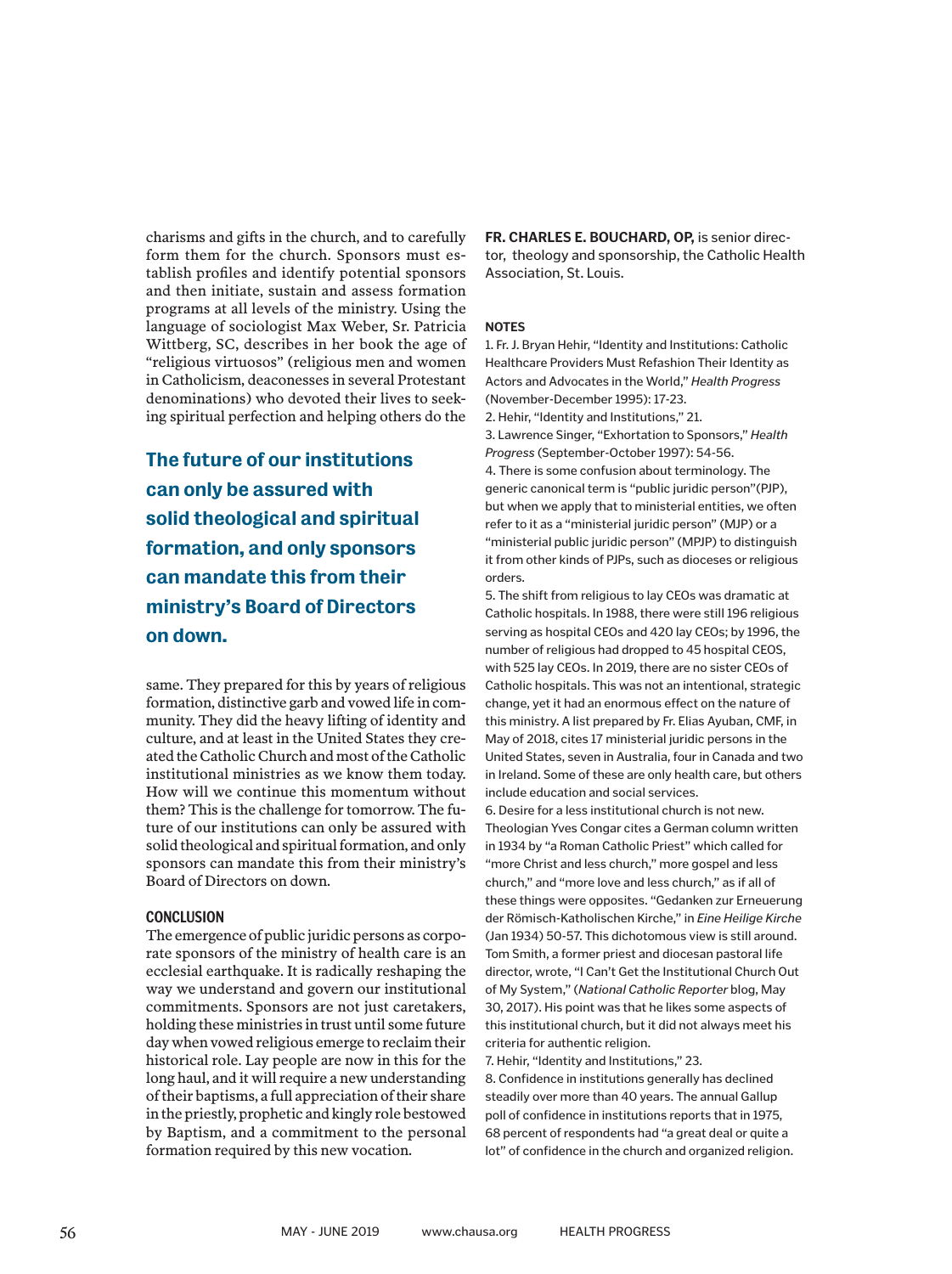In 1998, it had fallen to 59 percent. It dropped steadily to 38 percent in 2018. The medical system fared even worse, going from 80 percent high confidence in 1975 to 40 percent in 1998 to 36 percent in 2018. See their annual survey at https://news.gallup.com/poll/1597/ confidence-institutions.aspx.

9. Sr. Helen Amos, "A Moral Quandary for Sponsors," *Health Progress* (January-February 1996): 20-22, 42. 10. Amos, "A Moral Quandary," 22.

11. Singer, 56.

12. New understandings of sponsorship and the role of public juridic persons and ministerial juridic persons were explored in the May-June 2017 issue of *Health Progress*.

13. Yves Congar, T*rue and False Reform in the Church*, trans. Paul Philibert (Collegeville, MN: Liturgical Press/A Michael Glazier Book, 2011). Originally written in 1950, its publication and translation were initially prohibited. Congar revised it in 1968, and this translation is based on the 1968 version.

14. Congar, *True and False Reform*, 184, 238-40. He notes that even in a church as hierarchical as ours, "not one single religious order has ever been created by the central power. All such initiatives come from the periphery." 15. Congar, *True and False Reform*, 244.

16. Congar, *True and False Reform*, 277. It is important to qualify the word "reform" here, especially in a time when we are thinking about reforms that will prevent child abuse or financial mismanagement. We might distinguish *reparative* reform, which is concerned with remedying causes of corruption or scandal, and *adaptive* reform, which is primarily what Congar was talking about. It is this second kind of reform, not the result of

scandal or corruption, but because of changed circumstances that requires new theology, new structures or new ways of relating to the world.

17. Hehir, "Identity and Institution," 18.

18. Patricia Wittberg, *From Piety to Professionalism and Back: Transformations of Organized Religious Virtuosity* (Lanham, MD: Lexington/Rowman and Littlefield, 2006), 14. She cites "coercive pressures" that result from government mandates and tax laws, or requirements of accrediting agencies; "normative pressures," embodied in training courses and professional schools and standards, and "mimetic pressures," which arise in times of uncertainty when each organization tends to model itself, consciously or unconsciously, on what its competitors are doing.

19. James Tunstead Burtchaell makes this point (controversially) in his book *The Dying of the Light: The Disengagement of Colleges and Universities from Their Christian Churches* (Grand Rapids, MI: Eerdmanns, 1998). Melanie Morey and John Piderit, SJ, raise similar questions in their study of Catholic higher education, *Catholic Higher Education: A Culture in Crisis* (New York: Oxford University Press, 2006).

20. Katie Hafner, "As Catholic Hospitals Expand, So Do Limits on Some Procedures," *New York Times*, Aug. 10, 2018.

21. Hafner, "As Catholic Hospitals Expand," quoting Lori Freedman, a medical sociologist at the University of California, San Francisco.

22. Joelle Takahashi et al., "Disclosures of Religious Identity and Health Care Practices on Catholic Hospital Websites," *The Journal of American Medical Association*  321:11 (March 19, 2019): 1103-4.

#### **QUESTIONS FOR DISCUSSION**

Fr. Bouchard notes that Catholic health care has been wrestling with its institutional identity from its early days in the U.S. and continues in the ongoing evolution of sponsored ministries.

1. Describe your ministry's model of sponsorship. Has it been this way from its founding, or has it evolved through other forms? What aspects and activities of your ministry are most guided by the evolving charism of your sponsors?

2. Fr. Bouchard compares new models of sponsorship to the origins of religious congregations: they were born of a need or a hope for reform rather than being created by the hierarchy. How do you think the sponsors of your ministry are responding to change — especially in mergers and acquisitions, population health, health informatics and technological discoveries with ethical implications?

3. Catholic health care alternately has been accused of watering itself down for marketing purposes and pumping itself up to merit nonprofit tax status. Discuss Fr. Bouchard's argument that we can value both faith and scientific rigor, that we can embrace Catholic identity and be genuinely inclusive and diverse. In what ways does your ministry fulfill that both/and? In what ways does it fall into an either/or?